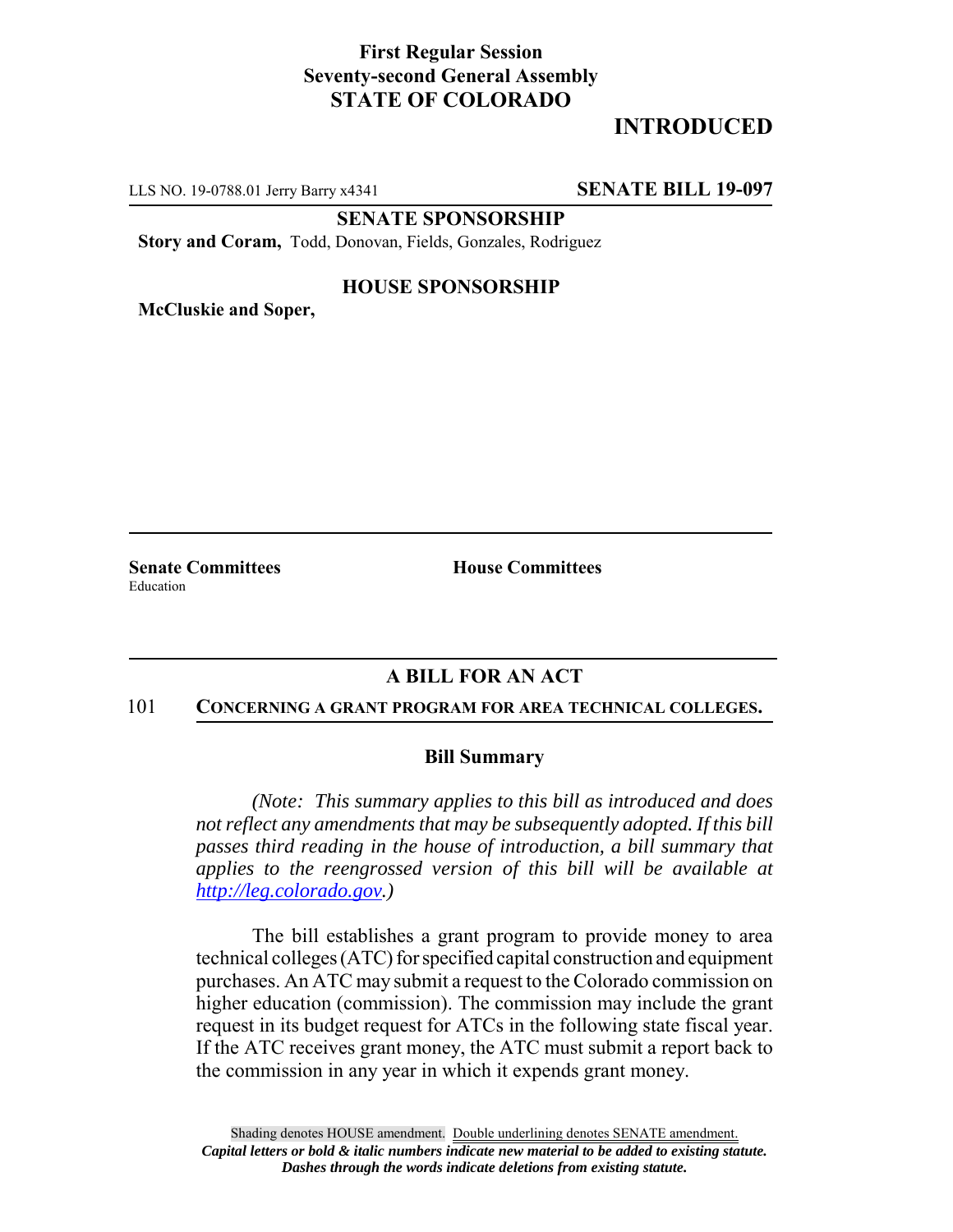*Be it enacted by the General Assembly of the State of Colorado:*

 **SECTION 1. Legislative declaration.** (1) The general assembly finds and declares that:

 (a) Career and technical education ensures that qualified workers are ready to enter high-wage, high-skill, and in-demand career fields that are vital to Colorado's infrastructure and growing economy;

 (b) Career and technical education plays a key role in reaching the statewide sixty-six percent postsecondary attainment goal by providing career-ready skills to historically underserved and nontraditional students;

 (c) Career and technical education is critical to mitigating the equity gap by offering affordable and accessible educational opportunities that allow students to graduate debt-free and enter fields with competitive wages and benefits;

 (d) Career and technical education is required for many of the fastest growing occupations according to the federal bureau of labor statistics, including nursing, welding, massage therapy, dental and medical assisting, and barbering and cosmetology; and

 (e) Industry demand for skilled workers in today's growing economy continues to outpace the rates of career and technical education certificate completion, particularly in the construction and health care fields.

 (2) Therefore, it is the intent of the general assembly to establish a grant program for the area technical colleges to provide accessible, high-quality, and current career and technical education programs.

 **SECTION 2.** In Colorado Revised Statutes, **add** 23-71-304 as follows: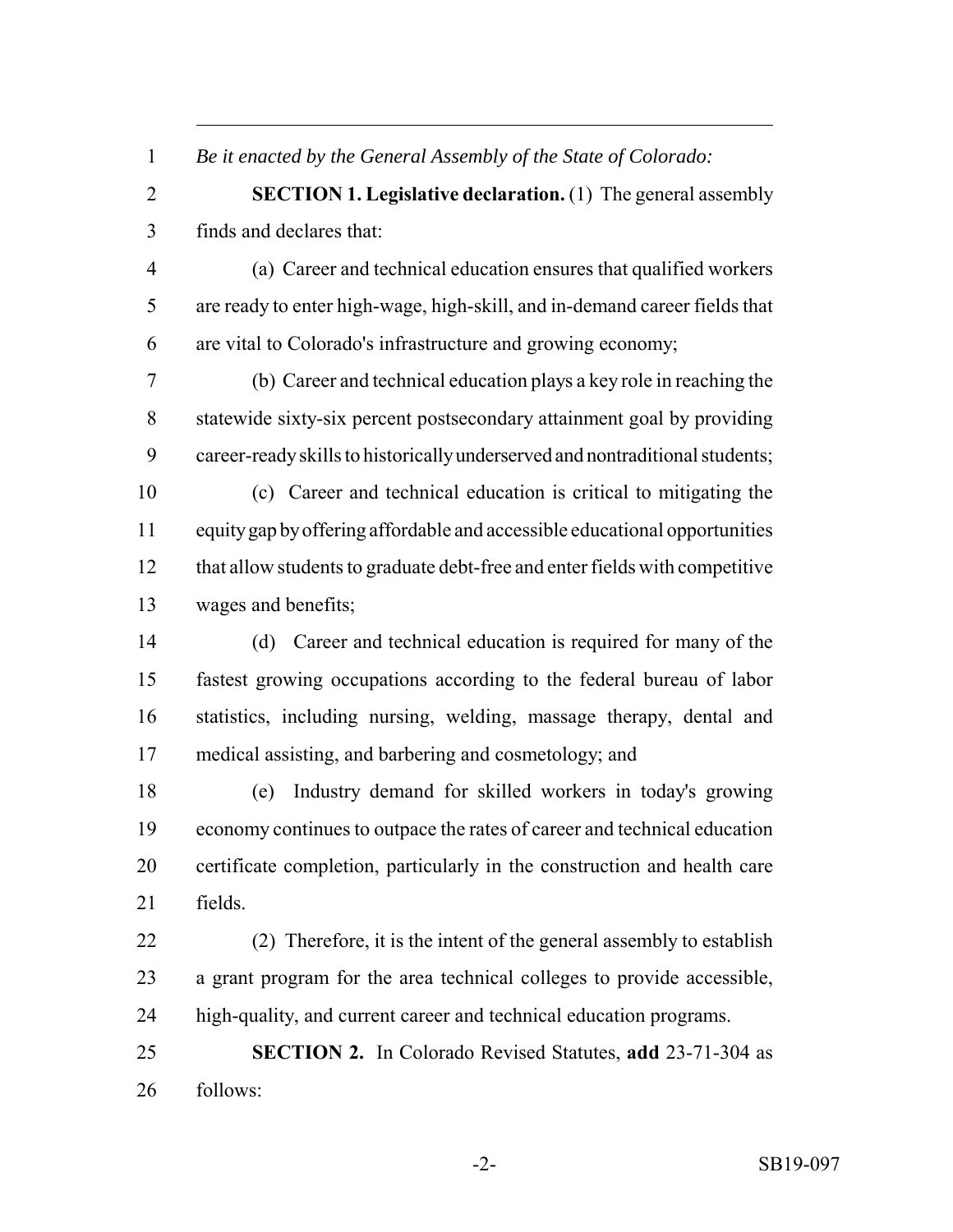**23-71-304. Area technical college grant program - established - report - definitions.** (1) AS USED IN THIS SECTION, UNLESS THE CONTEXT OTHERWISE REQUIRES:

 (a) "AREA TECHNICAL COLLEGE" HAS THE SAME MEANING AS DEFINED IN SECTION 23-60-103 (1).

 (b) "COMMISSION" MEANS THE COLORADO COMMISSION ON HIGHER EDUCATION ESTABLISHED PURSUANT TO SECTION 23-1-102.

 (c) "DEPARTMENT" MEANS THE DEPARTMENT OF HIGHER EDUCATION CREATED PURSUANT TO SECTION 24-1-114.

 (d) "GRANT PROGRAM" MEANS THE AREA TECHNICAL COLLEGE GRANT PROGRAM ESTABLISHED PURSUANT TO SUBSECTION (2) OF THIS SECTION.

 (2) THERE IS ESTABLISHED IN THE DEPARTMENT THE AREA TECHNICAL COLLEGE GRANT PROGRAM TO PROVIDE GRANTS TO AREA TECHNICAL COLLEGES FOR IDENTIFIED CAPITAL CONSTRUCTION AND EQUIPMENT PURPOSES IN ADDITION TO THE DIRECT GRANTS RECEIVED PURSUANT TO SECTION 23-18-304 (2)(a). ON OR BEFORE JULY 15, 2019, AND ON OR BEFORE EACH JULY 15 THEREAFTER, AN AREA TECHNICAL COLLEGE MAY SUBMIT A GRANT APPLICATION DEVELOPED PURSUANT TO 20 SUBSECTION (3) OF THIS SECTION TO THE DEPARTMENT. THE DEPARTMENT SHALL REVIEW THE APPLICATION AND RECOMMEND TO THE COMMISSION 22 WHETHER TO INCLUDE MONEY FOR THE GRANT IN ITS BUDGET REQUEST 23 PURSUANT TO SECTION 23-18-304 (2) FOR THE FOLLOWING STATE FISCAL YEAR.THE COMMISSION SHALL DETERMINE WHETHER TO INCLUDE MONEY FOR THE GRANT IN THE BUDGET REQUEST. IF THE DEPARTMENT RECEIVES MONEY FOR THE GRANT, THE DEPARTMENT SHALL TRANSMIT THE FULL AMOUNT OF THE GRANT TO THE AREA TECHNICAL COLLEGE.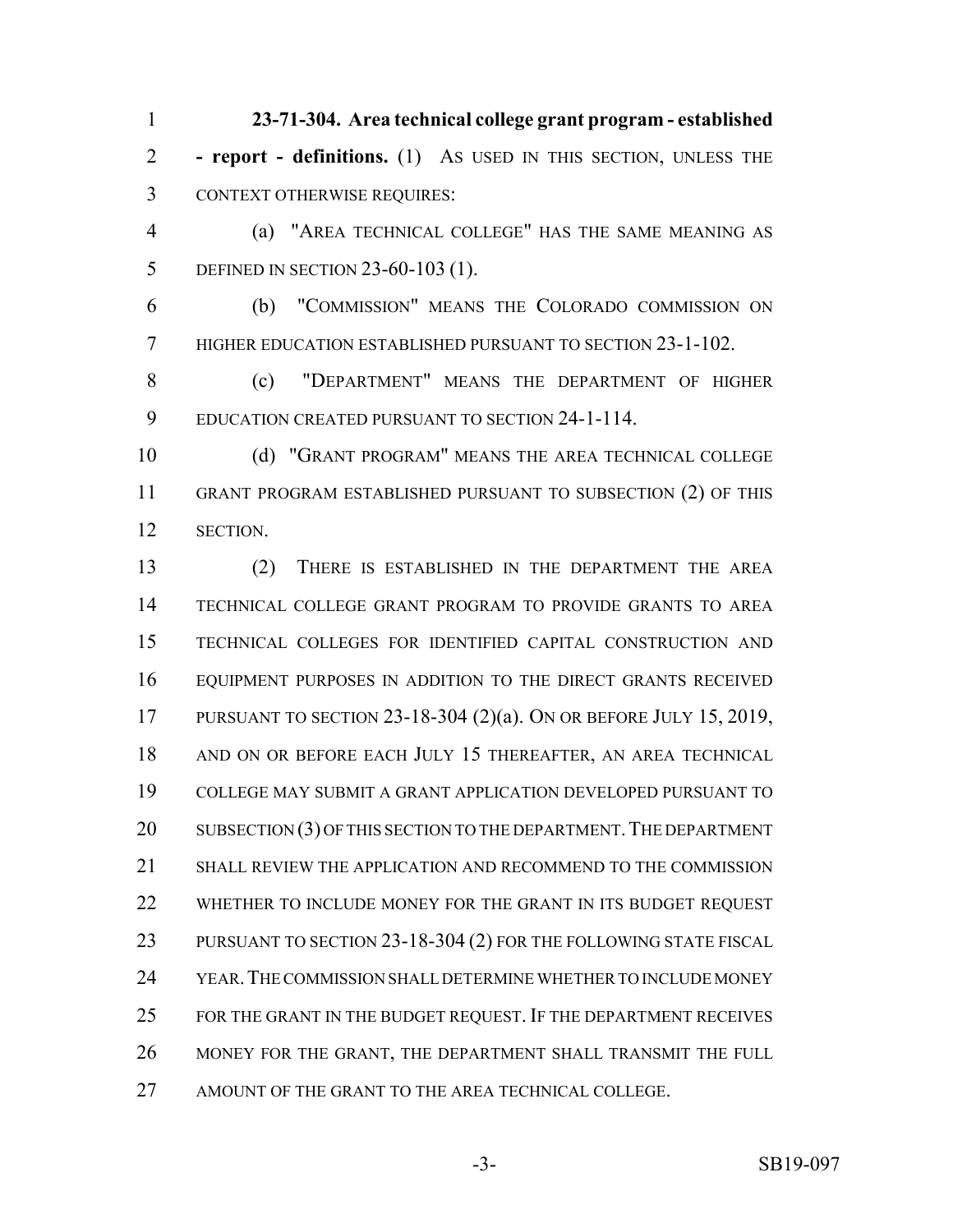(3) THE DEPARTMENT SHALL DEVELOP A FORM FOR THE GRANT APPLICATION THAT MUST INCLUDE:

 (a) IDENTIFICATION OF HOW THE GRANT MONEY WILL BE SPENT; (b) SPECIFICATION OF HOW THE GRANT MONEY WILL BENEFIT STUDENTS AND ANY PROGRAM AT THE SCHOOL; AND

 (c) ANY MATCHING MONEY TO BE ADDED TO THE GRANT MONEY AND THE SOURCE OF THE MATCHING MONEY.

 (4) IF AN AREA TECHNICAL COLLEGE RECEIVES GRANT MONEY PURSUANT TO THIS SECTION, ON OR BEFORE AUGUST 1 OF THE BUDGET YEAR FOLLOWING ANY EXPENDITURE OF MONEY FROM A GRANT, THE AREA TECHNICAL COLLEGE SHALL SUBMIT A REPORT TO THE DEPARTMENT ON A FORM DEVELOPED BY THE DEPARTMENT THAT MUST INCLUDE:

13 (a) THE AMOUNT OF THE GRANT RECEIVED;

 (b) THE TOTAL AMOUNT OF GRANT EXPENDITURES MADE DURING 15 THE PREVIOUS BUDGET YEAR;

 (c) AN ITEMIZATION OF THE GRANT EXPENDITURES MADE DURING 17 THE PREVIOUS BUDGET YEAR; AND

18 (d) THE IMPACT OF THE GRANT EXPENDITURES ON STUDENTS.

 **SECTION 3.** In Colorado Revised Statutes, 23-18-304, **amend** (2) as follows:

 **23-18-304. Funding for specialty education programs - area technical colleges - local district colleges.** (2) (a) Except as provided in 23 paragraph (b) of this subsection  $(2)$  SUBSECTION  $(2)(b)$  OF THIS SECTION, for the 2015-16 state fiscal year and each fiscal year thereafter, the direct grants made to eligible area technical colleges pursuant to part 3 of article 26 71 of this title TITLE 23 for a state fiscal year must be equal to the amount of the grants made in the preceding state fiscal year, increased or